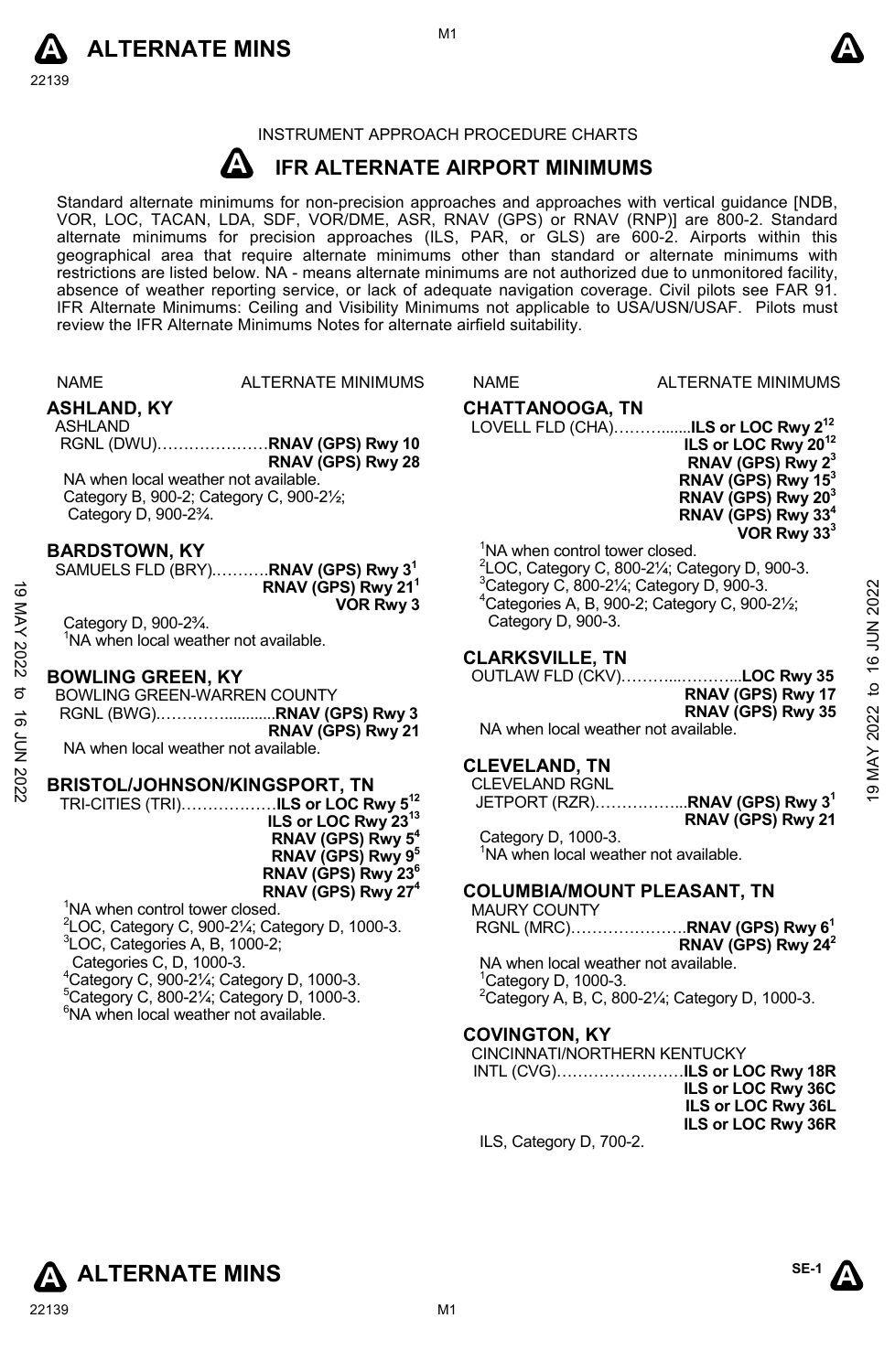# **A** ALTERNATE MINS  $\qquad \qquad \blacksquare$

22139

#### NAME ALTERNATE MINIMUMS NAME ALTERNATE MINIMUMS

#### **COVINGTON, TN**

COVINGTON MUNI (M04)……………………..**RNAV (GPS) Rwy 1**  NA when local weather not available. Category D, 800-2¼.

### **CROSSVILLE, TN**

CROSSVILLE MEML-WHITSON FLD (CSV)…………….......**ILS Y or LOC Y Rwy 26 ILS Z or LOC Z Rwy 26** 

Category D, 700-2.

#### **DANVILLE, KY**

STUART POWELL

FLD (DVK)……………………………...**LOC Rwy 31**<sup>1</sup> **RNAV (GPS) Rwy 13 RNAV (GPS) Rwy 311** 

NA when local weather not available. 1 Category D, 900-2¾.

#### **DYERSBURG, TN**

DYERSBURG RGNL (DYR)…..**RNAV (GPS) Rwy 4 RNAV (GPS) Rwy 22**  NA when local weather not available.

Category D, 1000-3.

### **ELIZABETHTON, TN**

ELIZABETHTON

MUNI (0A9)…………………….**RNAV (GPS) Rwy 6**  NA when local weather not available. Categories A, 1500-2; Category B, 1600-2; Category C, 1700-3. 19 MAY 2022 to 16 JUN 202219 MAY 2022 to 16 JUN 2022

#### **ELIZABETHTOWN, KY**

ADDINGTON FLD (EKX)........…**ILS or LOC Rwy 51 RNAV (GPS) Rwy 52 RNAV (GPS) Rwy 23** NA when local weather not available.

1 LOC, Category D, 1000-3.  $2$ Category D, 1000-3.

### **FLEMINGSBURG, KY**

| <b>FLEMING-</b>                      |                   |
|--------------------------------------|-------------------|
|                                      |                   |
|                                      | RNAV (GPS) Rwy 25 |
| NA when local weather not available. |                   |

#### **FRANKFORT, KY**

|                                      | CAPITAL CITY (FFT)RNAV (GPS) Rwy 7 |
|--------------------------------------|------------------------------------|
|                                      | RNAV (GPS) Rwy 25                  |
| NA when local weather not available. |                                    |

#### **GALLATIN, TN**

| <b>MUSIC CITY</b> |                      |
|-------------------|----------------------|
|                   |                      |
|                   | RNAV (GPS) Rwy $351$ |
|                   | VOR-A                |

Category D, 800-2¼. <sup>1</sup>NA when local weather not available.

M<sub>2</sub>

#### **GLASGOW, KY**

GLASGOW MUNI (GLW)……..**RNAV (GPS) Rwy 8 RNAV (GPS) Rwy 261** 

NA when local weather not available. 1 Category D, 900-2¾.

#### **GREENVILLE, TN**

**GREENVILLE**  MUNI (GCY)…………..........….**RNAV (GPS) Rwy 5** NA when local weather not available. Category D, 800-2¼.

### **HARLAN, KY**

TUCKER-GUTHRIE MEML (I35)...………….........……….**RNAV (GPS)-A**  NA when local weather not available. Categories A, B, 1400-2; Category C, 1800-3.

### **HARTFORD, KY**

OHIO COUNTY (JQD)...………**RNAV (GPS) Rwy 3** 

**RNAV (GPS) Rwy 21**  NA when local weather not available. Category C, 800-2¼.

#### **HAZARD, KY**

WENDELL H FORD (CPF)……...........**LOC Rwy 141 RNAV (GPS) Rwy 142 RNAV (GPS) Rwy 322**   $1$ Category C, 900-2¼; Category D, 900-3.

2 Category C, 900-2¼; Category D, 900-2½.

# **HENDERSON, KY**

**HENDERSON** CITY-COUNTY (EHR)…………**RNAV (GPS) Rwy 9 RNAV (GPS) Rwy 27**  NA when local weather not available.

### **JACKSON, TN**

MC KELLAR-SIPES RGNL (MKL)…………….**ILS or LOC Rwy 21 RNAV (GPS) Rwy 21 RNAV (GPS) Rwy 201 VOR Rwy 22** 

<sup>1</sup>NA when local weather not available.  $2$ Category D, 800-2 $\frac{1}{4}$ .

## **KNOXVILLE, TN**

KNOXVILLE DOWNTOWN ISLAND (DKX)…………………………**LOC Rwy 26** 

NA when local weather not available. Categories A, B, 900-2; Category C, 900-2¾.

# **RNAV (GPS) Rwy 26 VOR-B**







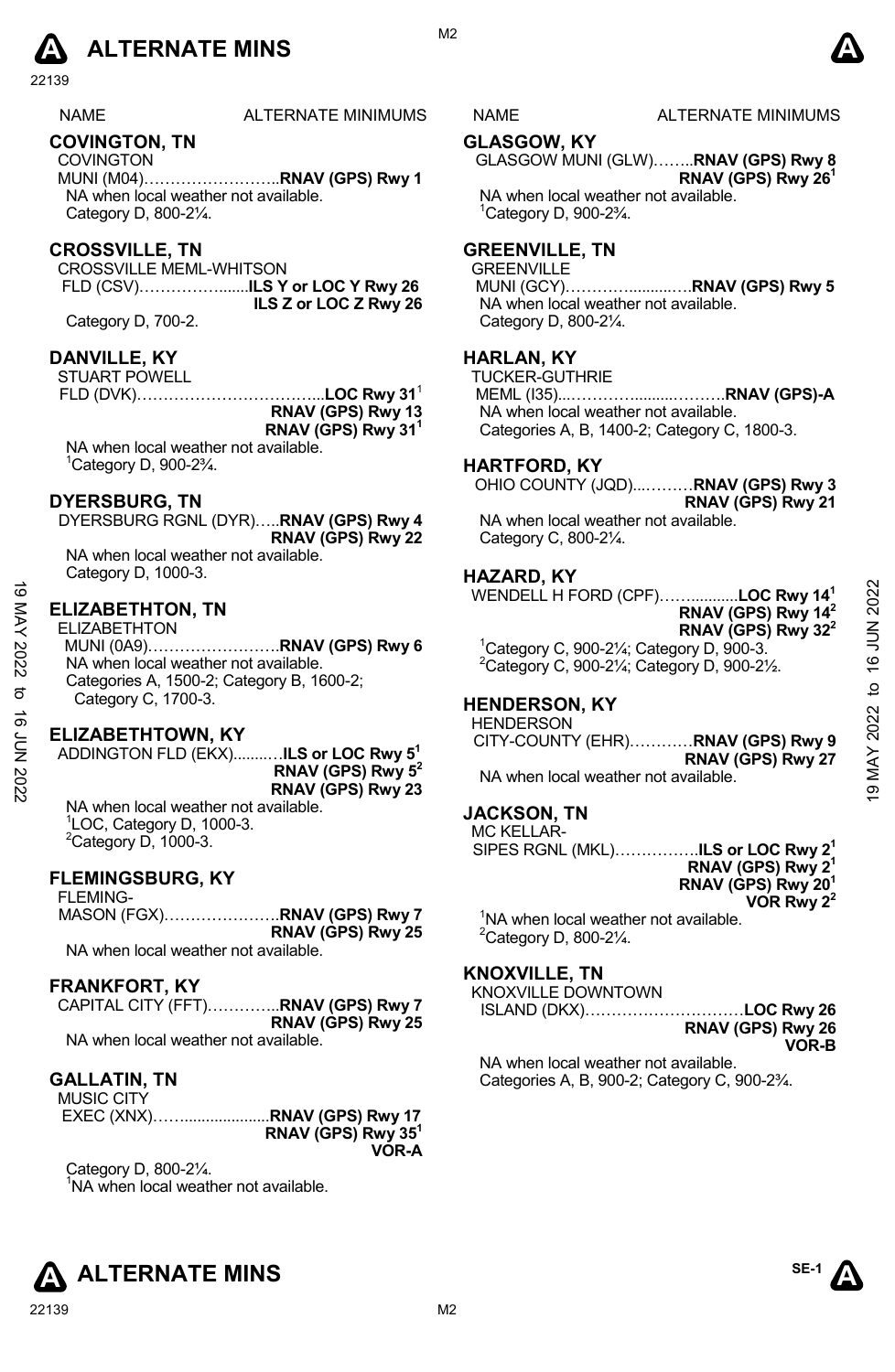# **A** ALTERNATE MINS  $\bullet$

22139

NAME ALTERNATE MINIMUMS NAME ALTERNATE MINIMUMS

**KNOXVILLE, TN (CON'T)**  MC GHEE TYSON (TYS)….....**ILS or LOC Rwy 5L1 ILS or LOC Rwy 23L2 ILS or LOC Rwy 23R3 RADAR-14 RNAV (GPS) Rwy 5L5 RNAV (GPS) Rwy 5R5 RNAV (GPS) Rwy 23L5 RNAV (GPS) Rwy 23R5 VOR Rwy 23L5 VOR Rwy 23R5** 

 LOC, Category D, 1000-3. <sup>2</sup>ILS, Categories B, C, 700-2; Category D, 1000-3; LOC, Category D, 1000-3. LOC, Categories D, E, 1000-3. Categories D, E, 1000-3. Category D, 1000-3.

#### **LEXINGTON, KY**

BLUE GRASS (LEX).…………..**ILS or LOC Rwy 4 ILS or LOC Rwy 22 RNAV (GPS) Rwy 4 RNAV (GPS) Rwy 9 RNAV (GPS) Rwy 22 RNAV (GPS) Rwy 27 VOR-A** 

NA when local weather not available.

#### **LEXINGTON-PARSONS, TN**

BEECH RIVER RGNL (PVE).………………....**RNAV (GPS) Rwy 1 RNAV (GPS) Rwy 19**  NA when local weather not available. Category D, 800-2¼.

#### **LIVINGSTON, TN**

LIVINGSTON MUNI (8A3)…….**RNAV (GPS) Rwy 3 RNAV (GPS) Rwy 21 VOR/DME Rwy 21** 

NA when local weather not available. Category D, 1000-3.

#### **LONDON, KY**

LONDON/CORBIN/ MAGEE (LOZ).………...............**ILS or LOC Rwy 61 RNAV (GPS) Rwy 62 RNAV (GPS) Rwy 243 VOR Rwy 62** 

NA when local weather not available. 1 LOC, Category B, 900-2; Category C, 900-2½; Category D, 900-2¾.  ${}^{2}$ Category B, 900-2; Category C, 900-2 $\frac{1}{2}$ ; Category D, 900-2¾. 3 Category C, 900-2½; Category D, 900-2¾.

### **LOUISVILLE, KY**

BOWMAN FLD (LOU).…………......….**NDB Rwy 33 RNAV (GPS) Rwy 24 RNAV (GPS) Rwy 33**  NA when local weather not available.

# **ALTERNATE MINS** A  $\text{S}^{\text{E-1}}$

# **LOUISVILLE, KY (CON'T)**

#### LOUISVILLE MUHAMMAD ALI

 INTL (SDF).………..……..….**ILS or LOC Rwy 17L**<sup>1</sup> **ILS or LOC Rwy 17R**<sup>1</sup> **ILS or LOC Rwy 35R**<sup>1</sup> **LOC Rwy 29 RNAV (GPS) Rwy 29**<sup>2</sup> **RNAV (GPS) Y Rwy 17R**<sup>2</sup> **RNAV (GPS) Y Rwy 35L**<sup>2</sup> **RNAV (GPS) Y Rwy 35R**<sup>2</sup>

<sup>1</sup>LOC, Category D, 900-3.  ${}^{2}$ Category D, 900-3.

#### **MADISONVILLE, KY**

| MADISONVILLE |                   |
|--------------|-------------------|
|              |                   |
|              | RNAV (GPS) Rwy 23 |

NA when local weather not available. Category D, 1000-3.

### **MARION, KY**

MARION-CRITTENDEN COUNTY JAMES C JOHNSON RGNL (GDA)..........**RNAV (GPS) Rwy 7 RNAV (GPS) Rwy 25**  NA when local weather not available. Category D, 800-2¼.

#### **MEMPHIS, TN**

MEMPHIS INTL (MEM)………...**ILS or LOC Rwy 91 ILS or LOC Rwy 18C1 ILS or LOC Rwy 18L1 ILS or LOC Rwy 18R1 ILS or LOC Rwy 271 ILS or LOC Rwy 36C2 ILS or LOC Rwy 36L2** 19 MAY 2022 to 16 JUN 202219 MAY 2022 to 16 JUN 2022

**ILS or LOC Rwy 36R2 RNAV (GPS) Rwy 93 RNAV (GPS) Rwy 273 RNAV (GPS) Rwy 36C3 RNAV (GPS) Rwy 36L3 RNAV (GPS) Rwy 36R3 RNAV (GPS) Z Rwy 18C3 RNAV (GPS) Z Rwy 18L3** 

**RNAV (GPS) Z Rwy 18R3**  <sup>1</sup>LOC, Category D, 800-2¼; Category E, 800-2¾.<br><sup>2</sup>ll S, LOC, Category E, 800, 23⁄  $2$ ILS, LOC, Category E, 800-2 $\frac{3}{4}$ .  $3$ Category D, 800-2 $\frac{1}{4}$ .

### **MIDDLESBORO, KY**

MIDDLESBORO/

BELL COUNTY (1A6).....……………**RNAV (GPS)-A**  NA when local weather not available. Category A, 1700-2; Category B, 2000-2.



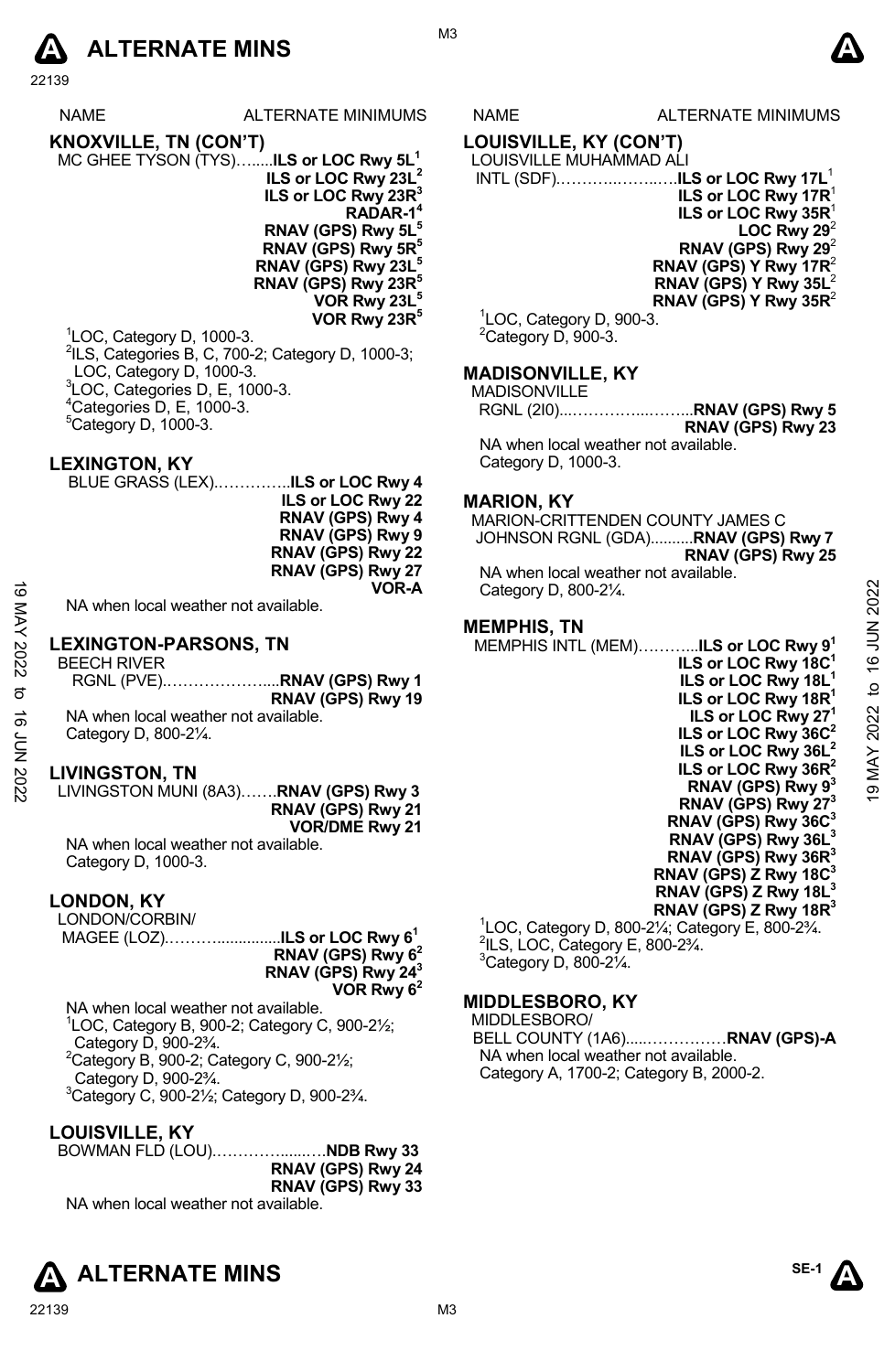

22139

### **MILLINGTON, TN**

MILLINGTON/MEMPHIS (NQA)..…….........................…**ILS or LOC Rwy 22**<sup>12</sup>

**RNAV (GPS) Rwy 4**<sup>3</sup> **RNAV (GPS) Rwy 22**<sup>4</sup> **VOR or TACAN Rwy 22**<sup>4</sup>

<sup>1</sup>NA when control tower closed. 2 LOC, Category D, 800-2¼; Category E, 800-2½. 3  ${}^{3}$ Category D, 800-21⁄4; Category E, 800-21⁄2.  $^{4}$ Category E, 800-2 $\frac{1}{4}$ ;

#### **MONTICELLO, KY**

WAYNE COUNTY (EKQ)……..**RNAV (GPS) Rwy 3 RNAV (GPS) Rwy 21**  NA when local weather not available. Categories A, B, 900-2.

#### **MOREHEAD, KY**

MOREHEAD-ROWAN COUNTY CLYDE A. THOMAS RGNL (SYM).………**RNAV (GPS) Rwy 2 RNAV (GPS) Rwy 20**  NA when local weather not available. Category D, 800-2½.

#### **MURRAY, KY**

| KYLE-OAKLEY                          |                   |
|--------------------------------------|-------------------|
|                                      |                   |
|                                      | RNAV (GPS) Rwy 23 |
| NA when local weather not available. |                   |

#### **NASHVILLE, TN**

| ಠ        |                                      | NA when control tower closed.                   |                |
|----------|--------------------------------------|-------------------------------------------------|----------------|
|          | <b>KYLE-OAKLEY</b>                   | $2$ LOC, Category D, 800-2 $\frac{1}{4}$ .      |                |
|          |                                      |                                                 |                |
| MAY 2022 | RNAV (GPS) Rwy 23                    | <sup>3</sup> Category D, 800-21/4.              | 16 JUN 2022    |
|          | NA when local weather not available. |                                                 |                |
|          |                                      | PIKEVILLE, KY                                   |                |
|          |                                      | PIKE COUNTY/HATCHER                             |                |
| ನ        | <b>NASHVILLE, TN</b>                 |                                                 | $\overline{c}$ |
|          | <b>NASHVILLE</b>                     |                                                 |                |
| ಹೆ       |                                      | RNAV (GPS) Rwy 27                               | 2022           |
|          |                                      | Category D, 1000-3.                             |                |
|          | ILS or LOC Rwy 2L <sup>1</sup>       |                                                 |                |
| 7708 NO  | ILS or LOC Rwy 20R <sup>1</sup>      | PORTLAND, TN                                    |                |
|          | ILS or LOC Rwy 31 <sup>1</sup>       |                                                 |                |
|          | ILS or LOC/DME Rwy 2R <sup>1</sup>   | PORTLAND MUNI (1M5)RNAV (GPS) Rwy 1             | 19 MAY         |
|          | ILS or LOC/DME Rwy 20L <sup>1</sup>  | RNAV (GPS) Rwy 19                               |                |
|          | RNAV (GPS) Rwy 13 <sup>2</sup>       | NA when local weather not available.            |                |
|          |                                      |                                                 |                |
|          | RNAV (GPS) Rwy 20C <sup>2</sup>      | <b>PRESTONSBURG, KY</b>                         |                |
|          | RNAV (GPS) Y Rwy 2C <sup>2</sup>     |                                                 |                |
|          | RNAV (GPS) Y Rwy $2L^2$              | <b>BIG SANDY</b>                                |                |
|          | RNAV (GPS) Y Rwy $2R^2$              |                                                 |                |
|          | RNAV (GPS) Y Rwy 20 $L^2$            | RNAV (GPS) Rwy 21                               |                |
|          | RNAV (GPS) Y Rwy 20 $R^2$            | Category D, 900-2 <sup>3</sup> / <sub>4</sub> . |                |
|          |                                      | NA when local weather not available.            |                |
|          | RNAV (GPS) Y Rwy 31 <sup>2</sup>     |                                                 |                |

1 ILS, Category C, 700-2; Category D, 800-2½; LOC, Category D, 800-2½.  $2$ Category D, 800-2 $\frac{1}{2}$ . <sup>3</sup>NA when local weather not available.

S NAME ALTERNATE MINIMUMS

M4

#### **OWENSBORO, KY**

OWENSBORO/DAVIESS COUNTY

RGNL (OWB).………….......…**ILS or LOC Rwy 3612 RNAV (GPS) Rwy 63 RNAV (GPS) Rwy 183 RNAV (GPS) Rwy 243 RNAV (GPS) Rwy 363 VOR Rwy 64 VOR Rwy 18 VOR Rwy 363** 

NA when local weather not available. <sup>1</sup>NA when control tower closed.  $2^2$ LOC, Category D, 800-2 $\frac{1}{4}$ .  $3$ Category D, 800-2 $\frac{1}{4}$ . 4 Categories C, D, 800-2½.

#### **PADUCAH, KY**

BARKLEY RGNL (PAH)………**ILS or LOC Rwy 512 RNAV (GPS) Rwy 53 RNAV (GPS) Rwy 143 RNAV (GPS) Rwy 233 RNAV (GPS) Rwy 323** 

**VOR Rwy 53 VOR Rwy 233** 

NA when local weather not available. <sup>1</sup>NA when control tower closed.  $2^2$ LOC, Category D, 800-2 $\frac{1}{4}$ .  $3$ Category D, 800-2 $\frac{1}{4}$ .

### **PIKEVILLE, KY**

| PIKE COUNTY/HATCHER |                   |
|---------------------|-------------------|
|                     |                   |
|                     | RNAV (GPS) Rwy 27 |

#### **PORTLAND, TN**

## **PRESTONSBURG, KY**

| <b>BIG SANDY</b> |  |
|------------------|--|
|                  |  |

#### **RICHMOND, KY**

CENTRAL KENTUCKY RGNL (RGA)………………….**RNAV (GPS) Rwy 18** 

**RNAV (GPS) Rwy 36 VOR Rwy 18** 

NA when local weather not available. Category D, 800-2½.

# **ROCKWOOD, TN**

ROCKWOOD MUNI (RKW)……………………..**VOR/DME Rwy 22**  NA when local weather not available. Category D, 1200-3.